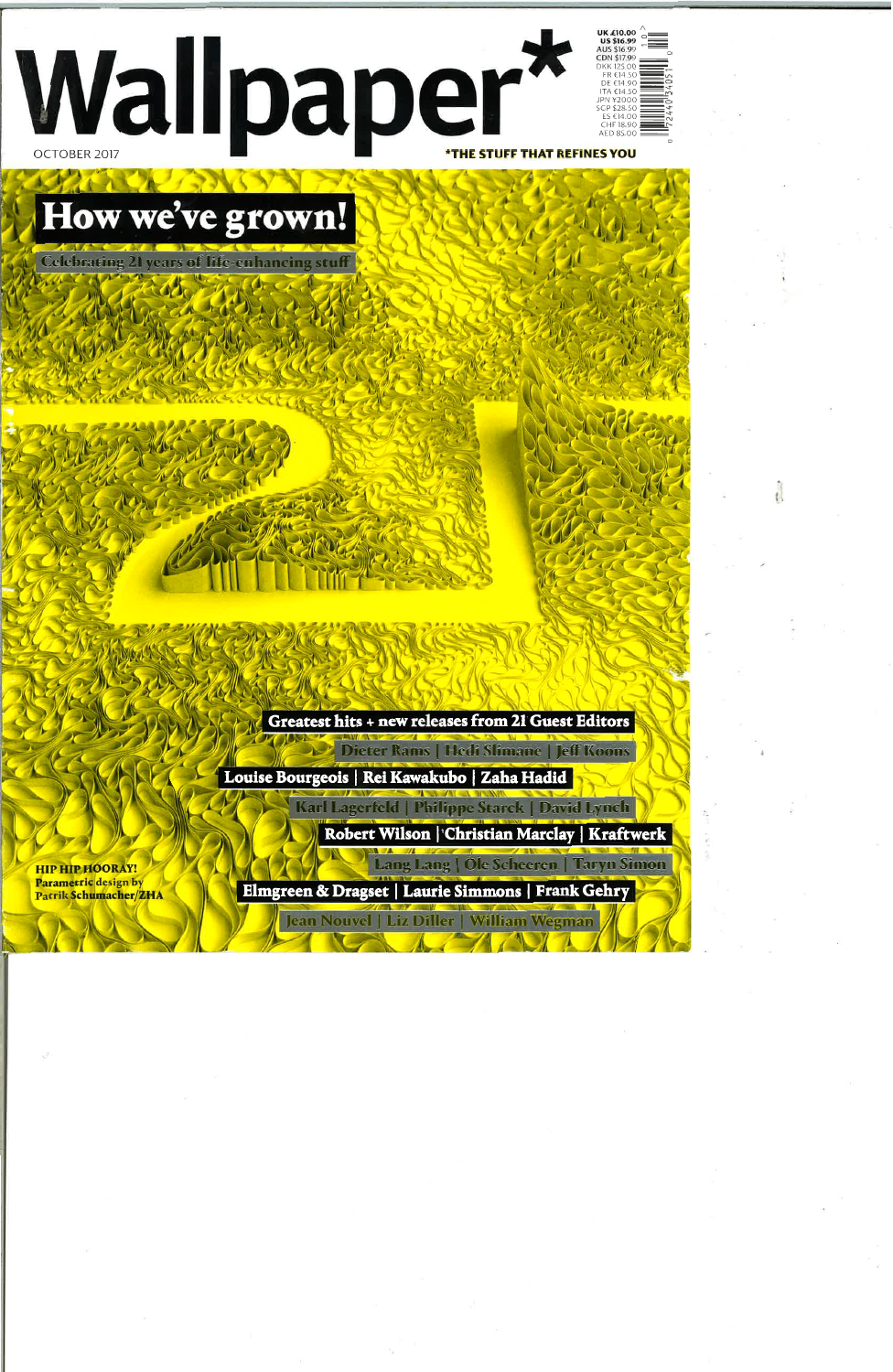

## OCEAN **DRIVE**

## Achille Salvagni decks out the 'Aurora' superyacht for Rossinavi

The world of yacht design is used to high-profile creative collaborations. Aside from the established designers who have been helming superyacht projects for decades, many major architectural studios have also turned their hand to nautical trimmings, no doubt lured by the big specifications, meticulous detailing and generous budgets typical of this demanding industry. While acclaimed practices such as Foster + Partners and Amanda Levete Architects are happy to dabble, other firms have made floating interiors and sleek craft their speciality. One such designer is Achille Salvagni, whose Rome-based studio Salvagni Architetti has garnered a clutch of awards for its work on land and off.

Salvagni's latest creation is a collaboration with the shipbuilder Rossinavi, based in Italy's Viareggio superyacht hub. Founded as the Rossi shipyard in the 1970s, it became Rossinavi in 2007, turning out

a small fleet of hulls every year from 45m and upwards. Rossinavi specialises in aluminium, building highperformance boats with generous internal space and hull openings to bring in light and views.

'Aurora' was commissioned by a sport-loving couple who wanted classic transport design - particularly the textures and materials of vintage motor sport in an impressively scaled package. The naval architect was Arrabito, with exterior design by Fulvio De Simoni. Inside, however, was Salvagni's realm. His brief was to distill the clients' tastes into a coherent whole. 'The owners wanted the design to enhance their dynamic and active lifestyle,' the designer says, referencing what he describes as the 'spatial fluidity' of the living areas in the 49m yacht. Inspiration also came from classical sources, including the spaces shaped by the great baroque architect Francesco Borromini.

'There is a sense of movement that pervades,' Salvagni says, going on to chronicle the levels of detail that typify a yacht project of this scope and scale. 'We decided to contrast the noblest materials in every element of its interior, such as limed sycamore walls, dark polished tineo details, brushed natural teak floors, hand-knotted silk carpets, Carrara Statuario marble, gunmetal bronze and custom lighting.' Armies of craftsmen and women descend on Rossinavi's shipyard, not just to build the hull but also to weave in hundreds of miles of wiring, elaborate materials and finishes, and - most important of all for a yacht fixtures and fittings that have tolerances more akin to the auto industry than the architectural world. »

WITH LINES INSPIRED BY CLASSIC CARS, THE 49M 'AURORA' HAS AN **EXTENDABLE REAR 'BEACH** CLUB' AND A SECLUDED PRIVATE DINING SPACE ON THE MAIN SUN DECK